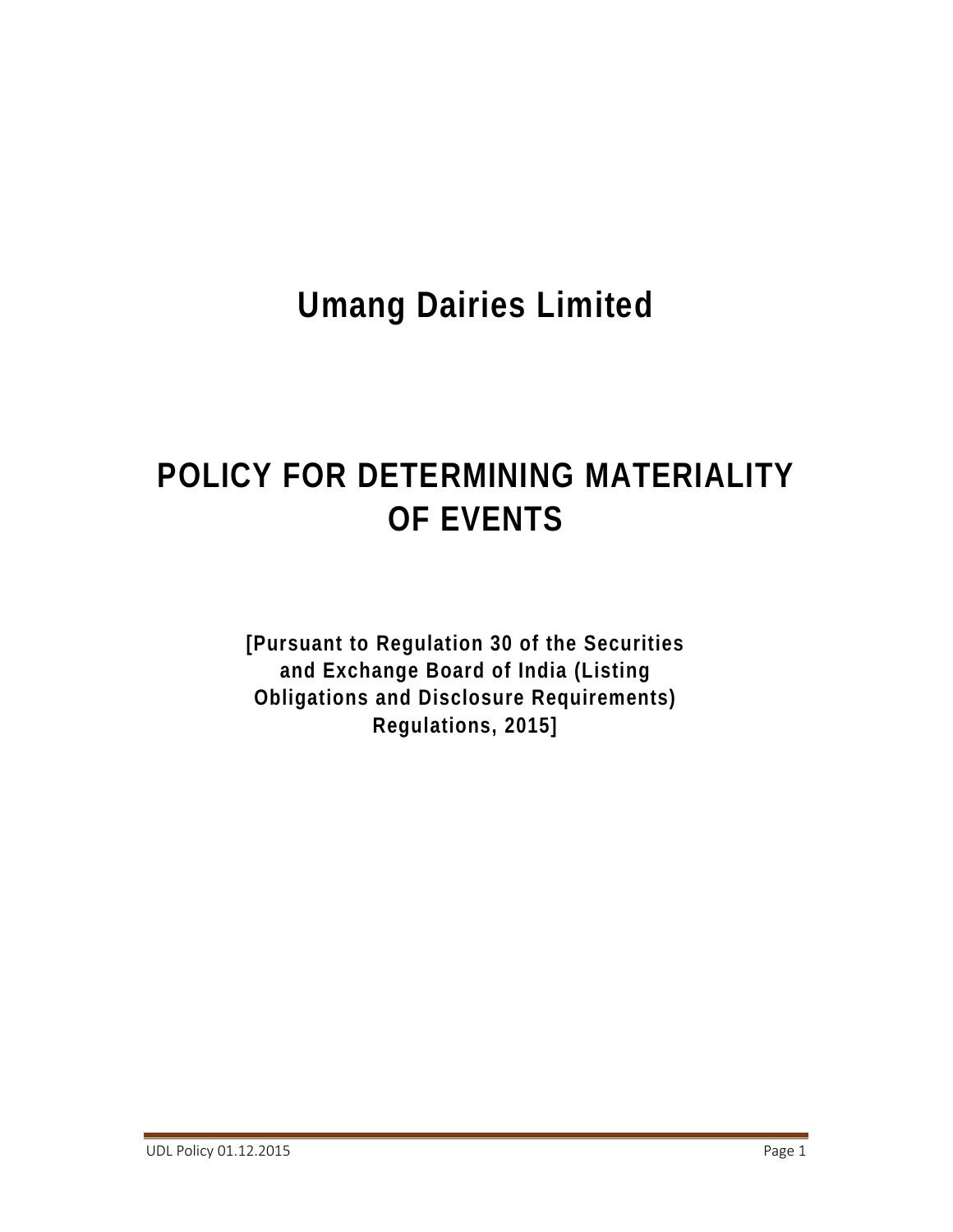#### **I. PREAMBLE:-**

The Securities and Exchange Board of India (SEBI) has notified Securities and Exchange Board of India (Listing Obligations and Disclosure Requirements) Regulations, 2015 (Listing Regulations) on 2<sup>nd</sup> September 2015 which will be effective from 1st December 2015.

This Policy has been framed in accordance with the requirements of the Regulation 30 of the said Listing Regulations to provide a framework for determining materiality of events or information of the Company.

#### **II. DEFINITIONS:**

Unless the context otherwise requires, the words, terms, expressions and derivations used in this Policy shall have the meaning given in the Listing Regulations:

- a. "**Board of Directors**" or "**Board**" means the Board of Directors of Umang Dairies Limited (including duly authorised committee thereof), as constituted from time to time.
- b. "**Company**" means Umang Dairies Limited.
- c. "**Listing Agreement**" shall mean an agreement that is to be entered into between a recognised stock exchange and the Company pursuant to Securities and Exchange Board (Listing Obligations and Disclosure Requirements) Regulations, 2015.
- d. "**Material Event**" or "**Material Information**" shall mean such event or information as set out in this Policy or as may be determined in terms of Clause III of this Policy. In this Policy, the words, "material" and "materiality" shall be construed accordingly.

#### **III. GUIDELINES FOR DETERMINING MATERIALITY OF EVENTS OR INFORMATION**

- a. Events or information specified in Para A of Part A of Schedule III, shall be deemed to be material.
- b. In respect of events or information specified in Para B of Part A of Schedule III, the following criteria shall be applied for determination of materiality:-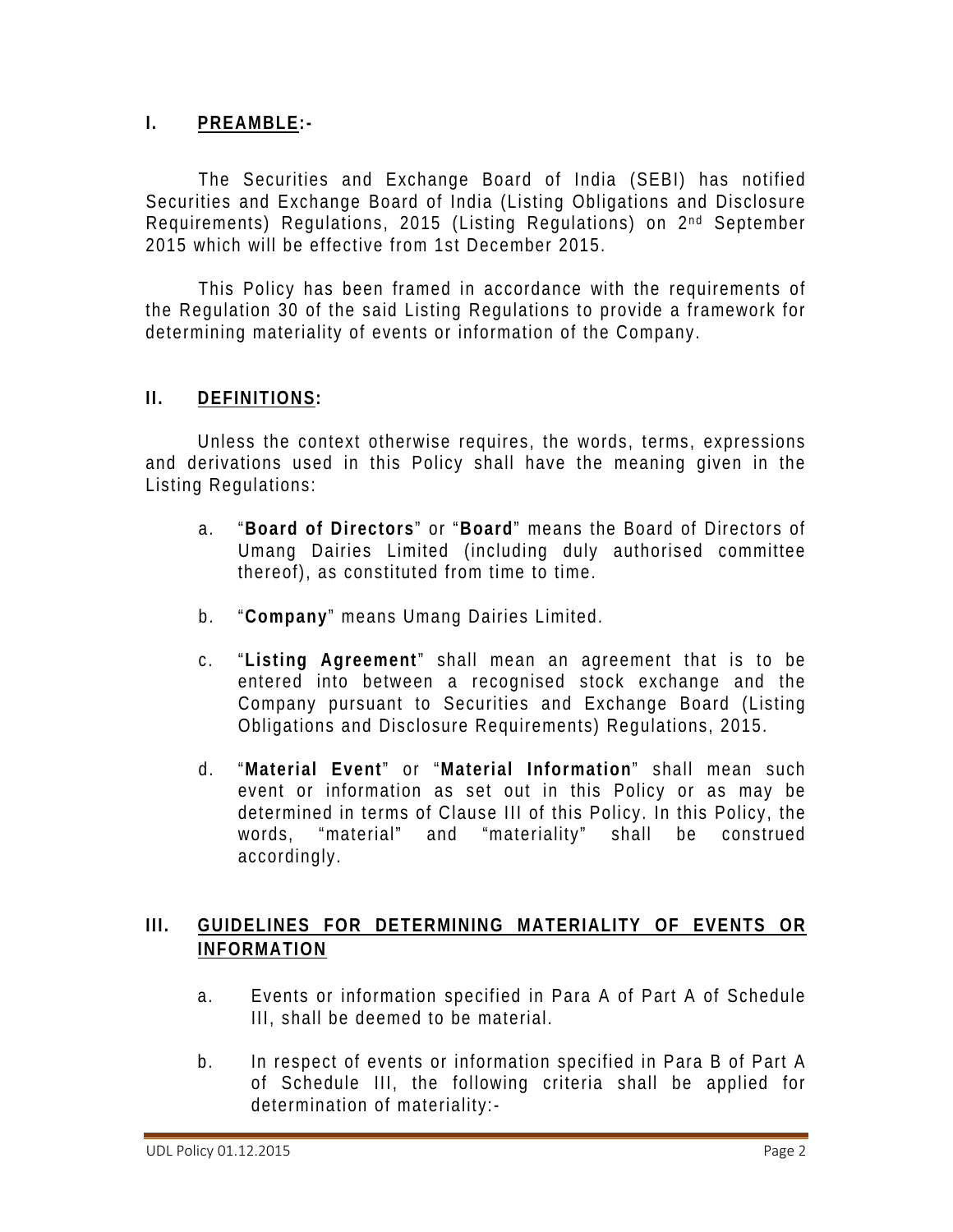- (i) the omission of an event or information, which is likely to result in discontinuity or alteration of event or information already available publicly; or
- (ii) the omission of an event or information is likely to result in significant market reaction if the said omission came to light at a later date;
- (iii) in case where the criteria specified in sub-clauses (i) and (ii) are not applicable, an event or information may be treated as being material if in the opinion of the Board of Directors of the Company, the event/information is considered material.
- c. Any other information/event viz. major development that is likely to affect business, e.g., emergence of new technologies, expiry of patents, any change of accounting policy that may have a significant impact on the accounts, etc. and brief details thereof and any other information which is exclusively known to the Company which may be necessary to enable the holders of securities of the Company to appraise its position and to avoid the establishment of a false market in such securities.
- d. Without prejudice to the generality of para (a), (b) and (c) above, the Company may make disclosures of event/information as specified by SEBI from time to time.

## IV. **DISCLOSURES OF EVENTS OR INFORMATION**

- a. The Company shall disclose to the stock exchange(s) all the events or information as specified in Clause III above, within such time as specified in the Listing Regulations.
- b. The Company shall make disclosures updating material developments on a regular basis, till such time the event is resolved/closed, with relevant explanations.
- c. All the above disclosures shall be hosted on the website of the Company for a minimum period of five years and thereafter archived as per Archival Policy of the Company.
- d. The Company shall disclose all events or information with respect to subsidiaries which are material for the Company.